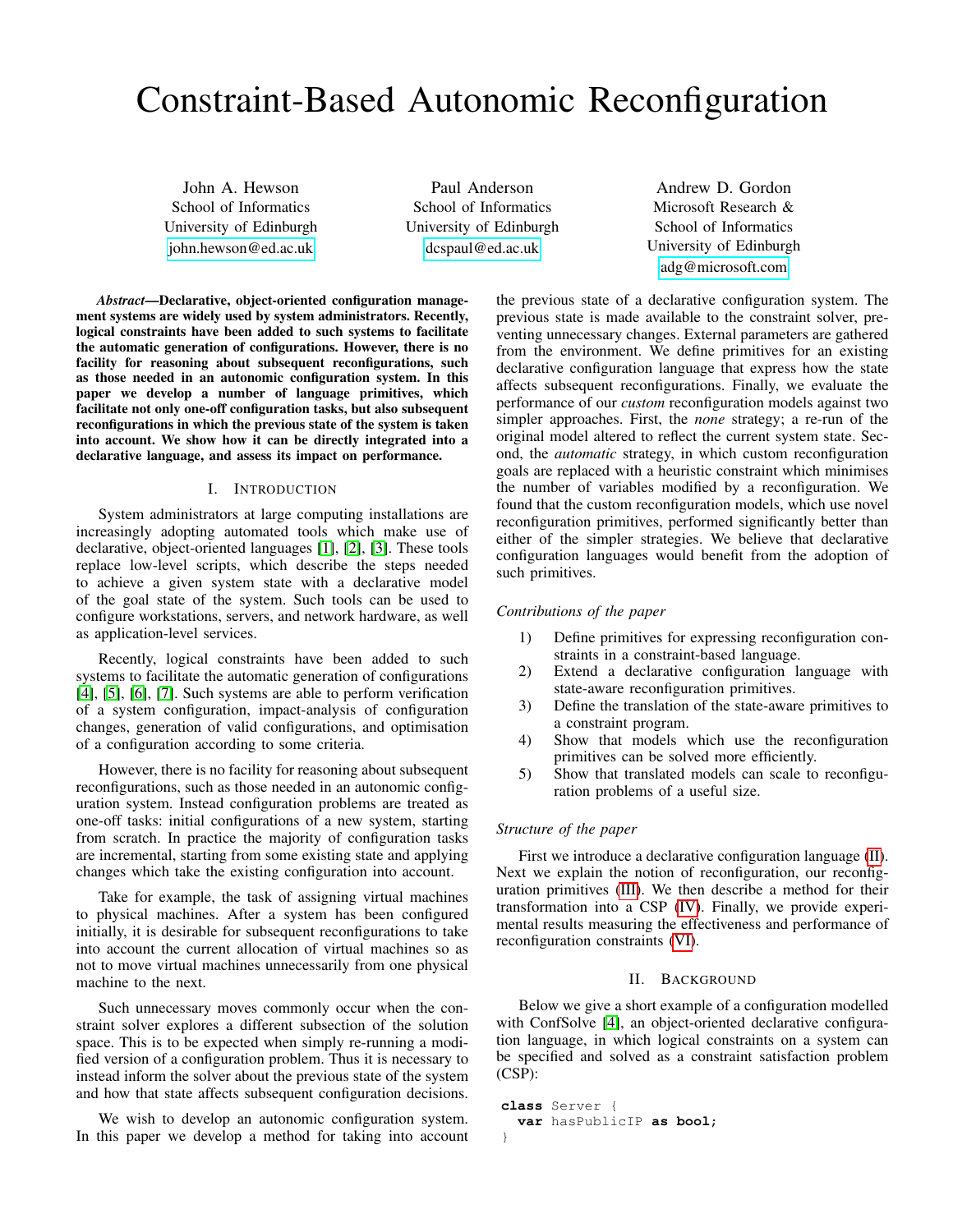```
class Application {
  var host as ref Server;
}
class Apache extends Application {
  this.hasPublicIP = true;
}
var s1 as Server;
s1.hasPublicIP = true;
var s2 as Server;
s2.hasPublicIP = false;
var apache as Apache;
```
This example shows a simple problem in which there are two servers s1 and s2, the former which has a public IP address. An Apache web server application, apache, is to be hosted on one of the servers. The constraint solver will decide which. Apache instances are constrained to be hosted only on servers with public IP addresses. In this case, apache will be hosted on s1. The decision variable in this example is **ref** host, in the Application class, which is a reference to a Server instance.

#### III. RECONFIGURATION

<span id="page-1-0"></span>In this paper we propose three constraint-based language primitives for reconfiguration:

| parameters                 | are variables which take<br>their value from an external |
|----------------------------|----------------------------------------------------------|
|                            | source;                                                  |
|                            |                                                          |
| previous value expressions | provide access to the prior                              |
|                            | solution;                                                |
| init and change blocks     | allow for separate initial and                           |
|                            | reconfiguration constraints                              |
|                            | to be specified.                                         |

For example, we could use these primitives to express a virtual machine allocation problem in which reconfiguration should never move a virtual machine off its current host, unless that host has failed. For the sake of example, we ignore the constraints which pack virtual machines onto physical hosts:

```
class Machine {
  param failed as bool;
}
abstract class VM {
  var host as ref Machine;
}
var rack1 as Machine[48]; // standard rack size<br>var vms as VM[192]; // 4*VM per Machine
var vms as VM [192];
change {
  forall vm in vms where !vm.host.failed {
    vm.host = ˜vm.host;
  };
}
```
The Machine class represents a physical machine, which may be in a failed state. The **param** keyword indicates that the

<span id="page-1-1"></span>

Fig. 1: Parameter Change vs Migration. Bold arrows indicate compilation/solving. a) Initial configuration of model  $m$  with parameters  $P_1$  results in solution  $S_1$ . Updated parameters  $P_2$  are used to find a new solution  $S_3$ . b) Migration via modification of model  $m_1$  to  $m_2$  along with its parameters and solution is followed by re-solving to get solution  $S_3$ 

value for this variable is taken from some source external to the model, typically a monitoring system. When the value of a monitored parameter changes, a reconfiguration is triggered. The VM class represents a virtual machine, which has a physical host reference. Variables rack1 and vms provide instances of both physical and virtual machines. Finally, the **change** block contains the constraints which are enforced when a reconfiguration occurs. In this case the **change** constraint specifies that if a virtual machine's host has not failed, then the value of vm.host must be equal to its value in the previous solution,  $\sim$ vm.host. The operator  $\sim$  e yields the value of expression e in the previous solution to the model and may only be used within a **change** block. Parameter values are described as CSON (ConfSolve Object Notation) and provided in a separate file. The structure of the parameter file must match the structure of the ConfSolve model, such as in the following extract, in which the second machine in rack1 has failed:

rack1: [ Machine { failed: **false** }, Machine { failed: **true** }, Machine { failed: **false** }, ...

#### *A. Parameter changes and migrations*

Where  $m$  is a model,  $P$  are the model's parameters, and  $S$  is the model's previous solution, initially undefined. There are two reconfiguration scenarios:

```
parameter change is a reconfiguration triggered by a
                   change in value of one of the model's
                   parameters P. An external system
                   monitors and updates parameter val-
                   ues to reflect the current system state.
migration is a modification of the model mitself, altering its abstract syntax tree.
                   The result is a new model. The
                   model's parameters P and previous
                   solution S may also be correspond-
                   ingly migrated.
```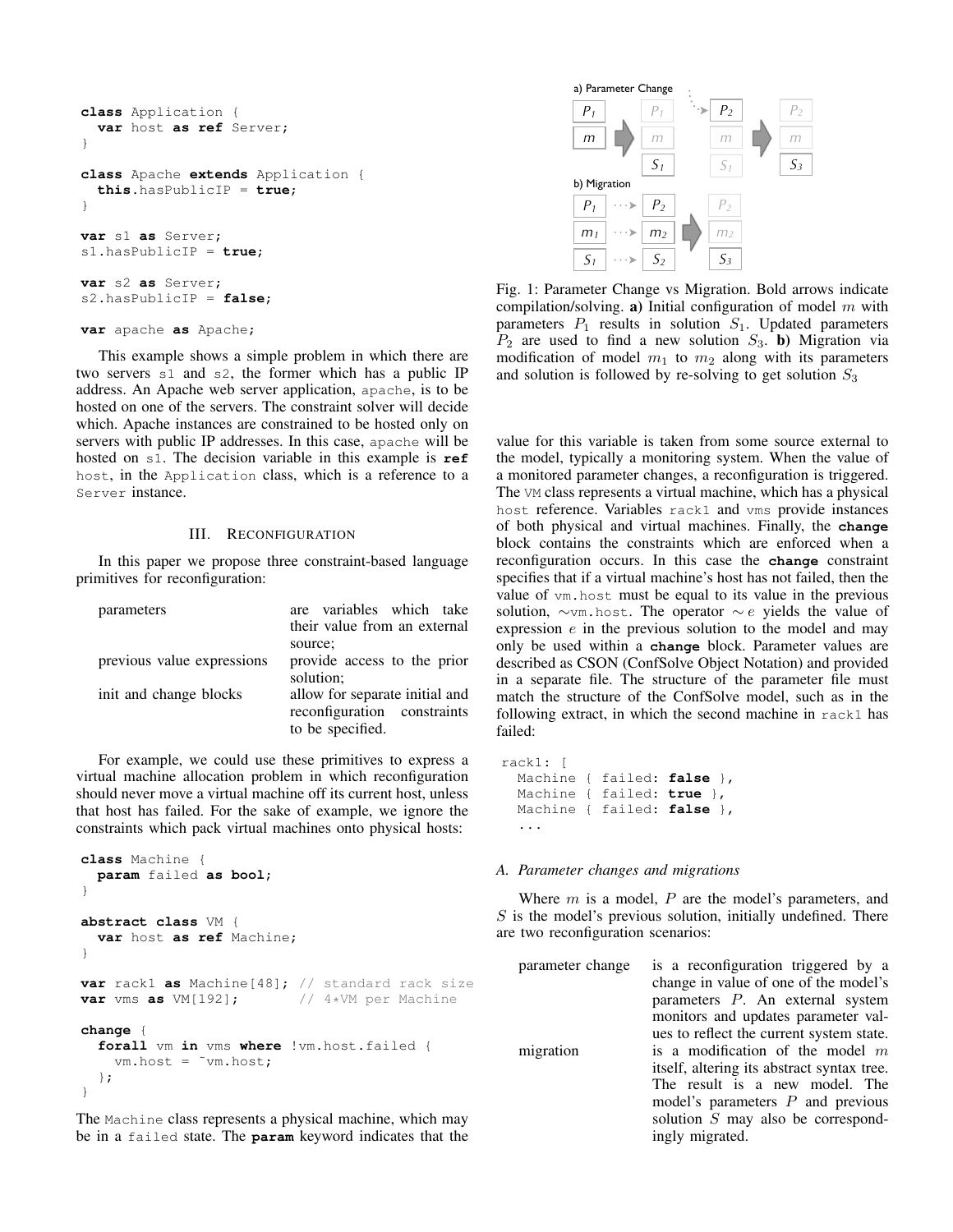<span id="page-2-1"></span>

Fig. 2: Compiling and solving a reconfigurable model. White boxes are files; shaded boxes are processes. The *Gecode* CSP solver is used to find solutions to the compiled MiniZinc models.

These two reconfiguration scenarios are illustrated in Fig-ure [1.](#page-1-1) Both take into account the model  $m$ , previous solution  $S$ , and parameters P. Thus when reconfiguring the next solution  $S'$  is a function of m, S, and P.

Thus a *parameter change* is explicitly captured in the model: the parameters which are expected to change regularly, perhaps every few minutes. A *migration* is a less-common alteration of the model itself.

Migrations include changes to the infrastructure or the kinds of services present, *i.e.*, the removal and addition of new classes, objects and constraints. Migrations are always manual edits to the original model. Certain migrations can be handled automatically by the compiler, without the user needing to update the state to correspond to the new model. These migrations are ones in which there are only deletions or additions to the model, such as increasing the cardinality of a set of objects, or deleting a variable declaration. Renaming a variable is an example of a migration which does not fit this pattern, and would instead require a manual editing of not only the model, but also the current recorded state.

# IV. IMPLEMENTATION

<span id="page-2-0"></span>We have implemented our reconfiguration primitives as an extension of the ConfSolve configuration system [\[4\]](#page-9-3). The ConfSolve compiler translates an object-oriented configuration model into MiniZinc, a simple logical language for expressing constraint problems. The MiniZinc model is then solved using Gecode [\[8\]](#page-9-7), a state-of-the-art CSP solver. Figure [2](#page-2-1) details the architecture, in which both parameters and the previous solution are stored in CSON and passed to the ConfSolve compiler, in addition to the existing model.

#### V. TRANSLATION TO MINIZINC

An example ConfSolve to MiniZinc translation is given below. The model contains four object instances of the class Server which has a solver-assigned id between 1 and 10. A reconfiguration constraint restricts the value of id to be equal to its previous value (if any):

```
class Server {
  var id as 1..10;
  change { id = "id; }
}
var servers as Server[4];
```
The MiniZinc translation of this problem introduces the prior state in a variable prefixed with old\_ and translates the reconfiguration constraint accordingly. The individual fields are flattened into arrays, indexed by object. The object indices are in the range 1..4 as there are four instances of Server in the model:

```
// MiniZinc
1..4: servers = [1, 2, 3, 4];
array[1..4] of var 1..10: Server_id;
array[1..4] of 1..10: old_Server_id =
                                   [2,4,6,8];
constraint
  forall (i in 1..4) (
    Server_id[i] = old_Server_id[i];
  );
```
## *A. Translation*

We combine our reconfiguration primitives with the ConfSolve language, and provide a formal description of their translation to MiniZinc.

| <b>Syntax of Types:</b> |  |  |  |
|-------------------------|--|--|--|
|-------------------------|--|--|--|

| $T::=$  | type                                 |
|---------|--------------------------------------|
| bool    | boolean                              |
| int     | integer                              |
| с       | object                               |
| $T[\,]$ | set of $T$                           |
| c[n]    | set of objects, with cardinality $n$ |

The syntax of types for ConfSolve. Identifiers are represented by metavariables:  $c$  is a class name,  $v$  is a variable name,  $l$  is a field name;  $n$  is an integer; and  $b$  is a boolean.

# Syntax of CSON values:

| $V ::=$                                                       | value                                            |
|---------------------------------------------------------------|--------------------------------------------------|
| Ì,                                                            | integer                                          |
| true $ $ false                                                | boolean                                          |
| $c \{ Member*\}$                                              | object                                           |
| ref Target                                                    | object reference                                 |
| $T[n]\{V_1,\ldots,V_n\}$                                      | set literal                                      |
| $M$ ember $ ::=$                                              | member                                           |
| v:V                                                           | variable name: value                             |
| Target $ ::=$<br>$\boldsymbol{\eta}$<br>Target.l<br>Target[i] | target<br>variable<br>field access<br>set access |

The translation steps below make use of ConfSolve's types and values, the abstract syntax as described in [\[4\]](#page-9-3) and reproduced above.

Translation begins with *static allocation*, in which indices are assigned to each object, and the upper bound on the number of instances count $(c)$  is calculated for each class c.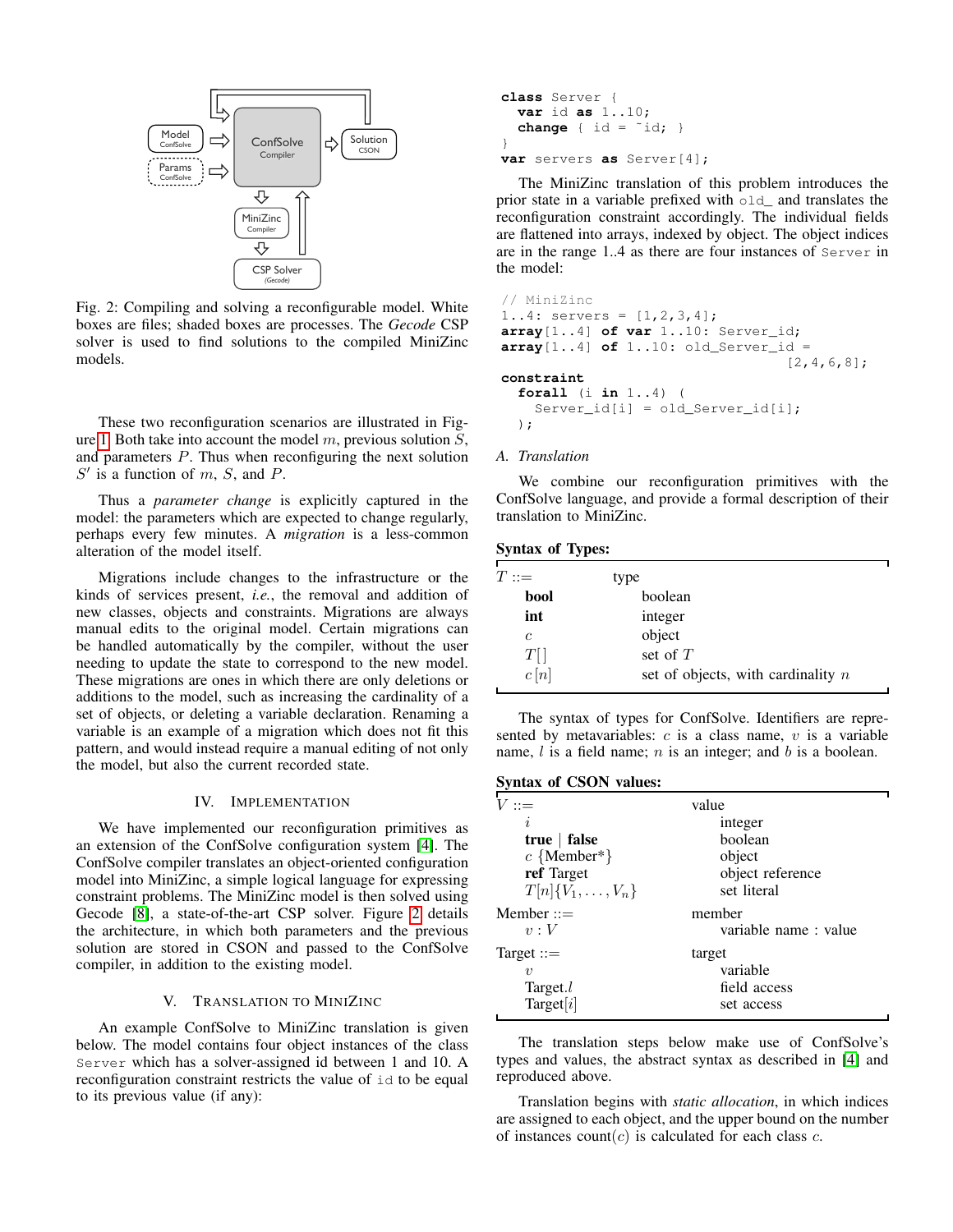# **Translation of CSON values**  $[V]$ **:**

| Given a CSON value $V$ , its translation to MiniZinc is:                                      |
|-----------------------------------------------------------------------------------------------|
| when $V =$ true $\vee$ $V =$ false $\vee$ $V = i$                                             |
| V                                                                                             |
| when $V = c$ {Member*} $\vee$ $V = c[n]\{V_1, , V_n\}$<br>undefined                           |
| when $V = T[n]\{V_1, , V_n\}$<br>{ for $V_i \in \{V_1, \ldots, V_n\}, \; [ \! [V_i ] \! ] \}$ |
| when $V = \text{ref}$ Target                                                                  |
| the index of the object O where $path(O) = Target$                                            |
|                                                                                               |

The MiniZinc translation  $\llbracket V \rrbracket$  of a ConfSolve value V is used throughout the following translations. Boolean and integer values are translated as literals. The translation of objects and sets of objects is undefined, this is firstly because their MiniZinc representation consists of a constant integer index (or a set of these), which is already know from the static allocation phase described previously. Secondly, the expansion of the object's fields into arrays is handled later as part of the translation of variables, so there is not always a one to one correspondence between CSON values and MiniZinc values.

The translation of an object reference is the index of the object in the model whose path matches the Target expression, which may be either a variable, a field access, or an indexed object-set access. Formally, we define it as the object  $O$ with path $(O)$  = Target where path $(O)$  is the CSON Target expression corresponding to the full path of the object within the global scope. Each object has a unique Target path, for example rack[2].machines[4].hostname.

#### *Parameters*

The values of all ConfSolve parameters are contained in a single CSON abstract syntax tree (AST), which follows the same structure as the original model. Parameter values must match their declared type. These do not affect the object counting performed in the static allocation phase, because it is based on the type only and not the value. Sets of objects already have a fixed cardinality as part of their type, so there is no way to introduce extra objects.

The translation of parameters is described as two rules, which correspond to class-level and global scopes. These rules make use of the *corresponding CSON value* for a given parameter, that is, the CSON value which has the equivalent path in the CSON AST as the given parameter. Such a CSON value must exist for a every parameter.

#### Translation of global parameter declarations:

For each global declaration **param**  $v$  **as**  $T$ , and corresponding CSON value  $V$ , introduce a declaration: when  $T = c[n] \vee T = c$ 

the translation of global **var**  $v$  **as**  $T$ , from [\[4\]](#page-9-3) otherwise

 $||T|| : v = ||V||$ 

For each global declaration param  $v$  as ref  $c$ , and corresponding CSON value  $V$ , introduce a declaration:  $\llbracket c \rrbracket : v = \llbracket V \rrbracket$ 

The translation of objects and sets of objects remains unchanged. This is because they are translated to constant object indices, generated during the static allocation phase. Thus the purpose of an object parameter is not to specify the object id, but to allow the values of its fields to be assigned values.

For all other types, parameters are translated into MiniZinc constants, which consist of a compound declaration and assignment. Reference parameters are translated in a similar manner, in which the CSON path to the object is mapped into an object index via  $\llbracket V \rrbracket$ .

#### Translation of class-level parameter declarations:

For each declaration of some class c where  $\text{count}(c) > 0$ , containing fields **param**  $f_i$  **as**  $T_i$ <sup>*i*∈1..*n*</sup>, and corresponding CSON values  $V_j$ <sup> $j \in 1..n$ </sup>, introduce a declaration for each field  $f_i$ :

when  $T = c[n] \vee T = c$ 

the translation of class-level var  $v$  as  $T$ , from [\[4\]](#page-9-3).

otherwise

array  $[1..\text{count}(c)]$  of  $[T_i] : c_f =$ 

$$
\left[\begin{array}{c} \text{for } j \in 1..\text{count}(c), \llbracket V_j \rrbracket \end{array}\right]
$$

Where class c contains fields **param**  $f_i$  **as ref**  $c_i$  <sup>*i*∈1..*n*</sup>, introduce a declaration for each field  $f_i$ :

array  $[1..\text{count}(c)]$  of  $[[c_i]] : c\_f_i = \text{(as above)}$ 

Variables nested within classes are translated using an array containing all instances of a particular field, where the object index is the index into the array. Objects and sets of objects are once again translated in the same manner as var declarations in standard MiniZinc. All other types are translated as an array for each field, containing the translated CSON value for each object index in  $1$ ...count $(c)$ . Reference parameters are translated in the same manner.

#### *Previous values & change expressions*

The previous solution to a model is represented as a CSON AST. This is the output of a previous run of ConfSolve. As with parameters, the values in the CSON solution does not affect the object counting performed in the static allocation phase, because it is based on type only, and not on value. The number of objects is therefore fixed.

We assume that the AST of the model has not changed since it was used to generate the previous solution, however the value of the parameters may change freely. We also include some relaxations of this assumption to simplify *migrations*.

#### Translation of change and init blocks:

Iff performing a reconfiguration, for each expression block **change**  $\{e_1 \ldots e_n\}$ , introduce a expression:

 $e_1 \wedge \cdots \wedge e_n$ 

Iff performing an initial configuration, for each expression block **init**  $\{e_1 \ldots e_n\}$ , introduce a expression:

 $e_1 \wedge \cdots \wedge e_n$ 

Change and init blocks are expression blocks containing constraints, and can appear both at the global level and nested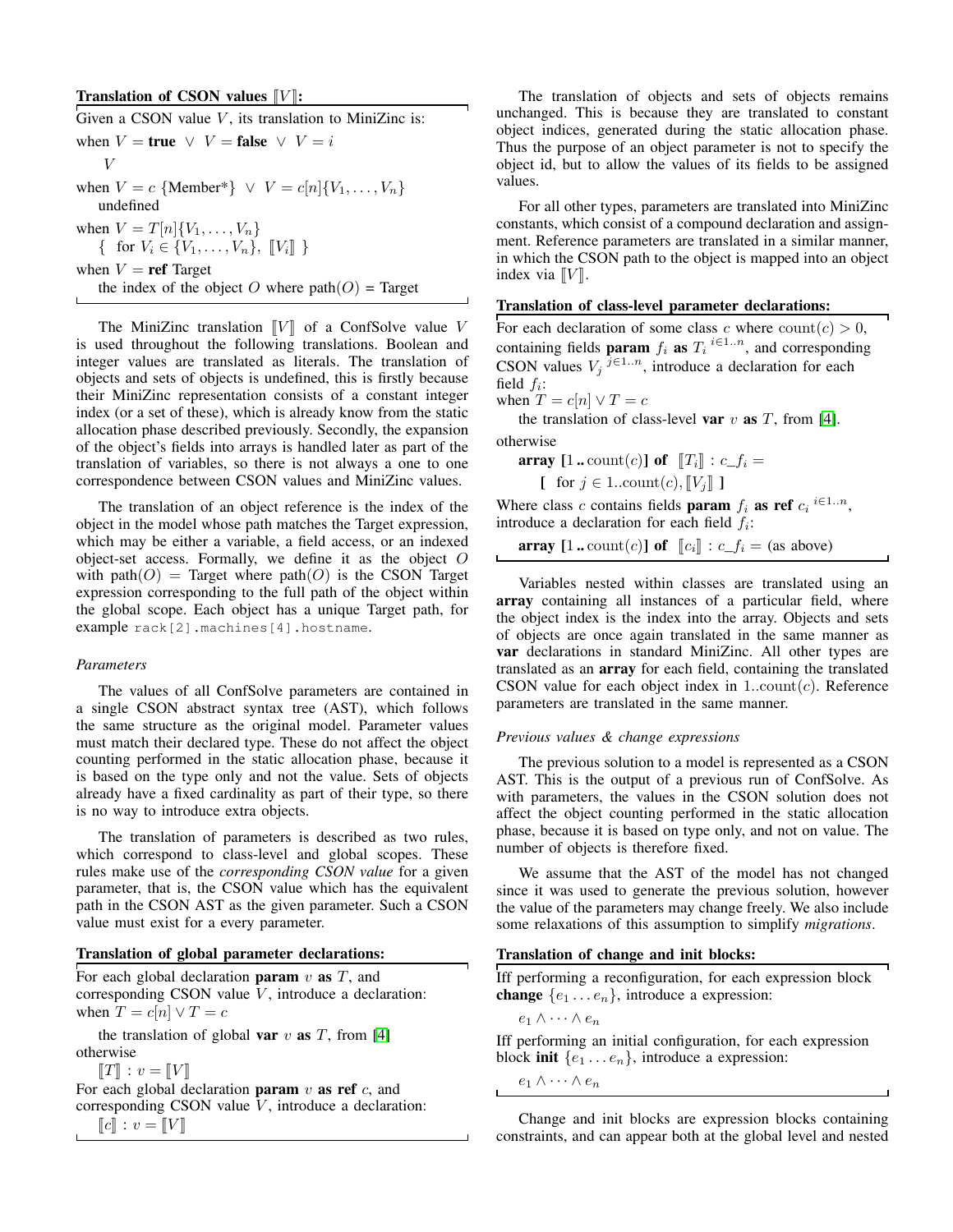within classes. Their translation is a simple form of conditional compilation: change blocks are translated as the conjunction of their constraint expressions only when a re-configuration is being performed, otherwise they are not translated. Likewise for init blocks.

#### Translation of global variable declarations:

For each global declaration var v as T, where  $T \neq c[n] \wedge$  $T \neq c$ , and corresponding CSON value V, introduce a declaration:

 $\llbracket T \rrbracket$  : old\_ $v = \llbracket V \rrbracket$ 

For each global declaration var  $v$  as ref  $c$ , introduce a declaration:

 $\llbracket c \rrbracket$ : old\_ $v = \llbracket V \rrbracket$ 

For global variables which are not objects or sets of objects, a MiniZinc constant is introduced with the appropriate type, and with value equal to the MiniZinc translation of its corresponding CSON value. The MiniZinc variable name is prefixed with old\_ as its purpose is to expose the previous value of that variable within the MiniZinc model. Reference variables undergo an equivalent translation.

#### Translation of class-level variable declarations:

For each declaration of some class c where  $\text{count}(c) > 0$ , containing fields var  $f_i$  as  $T_i \stackrel{i \in 1..n}{\sim}$  and corresponding CSON values  $V_j \stackrel{j \in 1..n}{,}$  where  $T_i \neq c[n] \wedge T_i \neq c$ , introduce a declaration for each field  $f_i$ :

array  $[1..\text{count}(c)]$  of  $[T_i] : \text{old\_c\_f_i} =$ [ for  $j \in 1$ ..count $(c)$ ,  $\llbracket V_j \rrbracket$  ]

If any corresponding CSON value  $V_i$  is undefined, then substitute the anonymous variable \_ in place of  $[V_i]$  and introduce the constraint: constraint  $c_{f_i}[j] = \text{old}_{c,f_i}[j]$ 

Where class c contains fields var  $f_i$  as ref  $c_i$  <sup>i∈1..n</sup>, introduce a declaration for each field  $f_i$ :

**array**  $[1..\text{count}(c)]$  of  $\llbracket c_i \rrbracket$  : old\_c\_f<sub>i</sub> = (as above)

An equivalent translation step is introduced for classlevel variables, resulting in the introduction of old\_ prefixed MiniZinc variables. Variables nested within classes are translated using an array containing all instances of a particular field, where the object index is the index into the array. Variables which declare objects or sets of objects do not have a translation, because their translation consists of constant object indexes generated in the static allocation phase, as was the case with the translation of parameters.

There is a special provision made for when the CSON value  $V_i$  corresponding to field  $f_i$  is not present in the previous solution's CSON AST. This is to support migrations in which variables declaring objects are added and is the only situation in which this can occur. For example, in a migration in which a new object is added to an existing model for which a previous solution already exists. In this case we first attempt to find the corresponding CSON value in the previous solution by traversing its AST. When this fails, MiniZinc's anonymous variable \_ is used in its place and a constraint is

introduced requiring the new and old values of the variable to be equivalent.

# Translation of expressions  $\lbrack\! \lbrack e \rbrack\! \rbrack$ :

| $v \triangleq \llbracket v \rrbracket$<br>$e_{\ell} \triangleq \begin{cases} \text{old\_classof}(e) \_l[[e]] & \text{if } e.l \text{ is a sub-expression} \\ 0 & \text{if } e \leq r \end{cases}$ |           |  |
|---------------------------------------------------------------------------------------------------------------------------------------------------------------------------------------------------|-----------|--|
|                                                                                                                                                                                                   |           |  |
|                                                                                                                                                                                                   |           |  |
| $\Big\{ \text{classof}(e) \_\text{l} \llbracket [e] \rrbracket \Big\}$                                                                                                                            | otherwise |  |
| $\sim e \triangleq [e]$                                                                                                                                                                           |           |  |

The previous value expression  $\sim e$  is defined as simply  $\llbracket e \rrbracket$ , but the rules for both variable (v) translation and member expression e.l translation are made context-dependent to make use of previous values. In the translation of member expressions, there are now two cases. The second case is the standard translation which is an array access where  $\llbracket e \rrbracket$  is the object index. The first case applies whenever the member expression is a sub-expression of a previous-value expression and results in the same translation except that the resulting MiniZinc variable receives the old\_ prefix. The mechanism for accessing previous values can now be seen, it is enough to prefix any variable with old\_ to access its prior value which was introduced during the translation of variable declarations.

#### Translation of variables  $\llbracket v \rrbracket$ :

| Within the scope of class c, the translation $  v  $ of a<br>variable $v$ is: |
|-------------------------------------------------------------------------------|
| when v is a sub-expression of some $\sim e$ , and v is not<br>quantified:     |
| when v is declared in class $c' \in c^*$                                      |
| $old_c'$ <sub>v</sub> [this]                                                  |
| otherwise                                                                     |
| old $v$                                                                       |
| otherwise                                                                     |
| when v is declared in class $c' \in c^*$                                      |
| $c'$ _ $v$ [this]                                                             |
| otherwise                                                                     |
| $\eta$                                                                        |
| Where $c^*$ is the set containing c and all its ancestors.                    |

The translation of variables undergoes a similar modification as that of member expressions. When a variable is a subexpression of a previous-value expression ∼e then its standard translation is prefixed with  $\circ \text{Id}$ . The standard translation has two cases; the first for class-level variables, and the second for global variables.

We impose an additional restriction on when variables within a previous-value sub-expression are translated with the old\_ prefix. If a variable is quantified, *i.e.*was introduced by a Fold expression, such as  $x$  in the expression forall  $(x \text{ in } e_1)$   $(e_2)$ , then it is not translated in this manner. This is because quantified variables are bound to the expression over which they quantify, thus it is not meaningful to talk about the previous value of a quantified variable such as  $\sim x$ , instead we must quantify over  $\sim e_1$ . This approach has the benefit of not adding any further complexity to the translation of folds.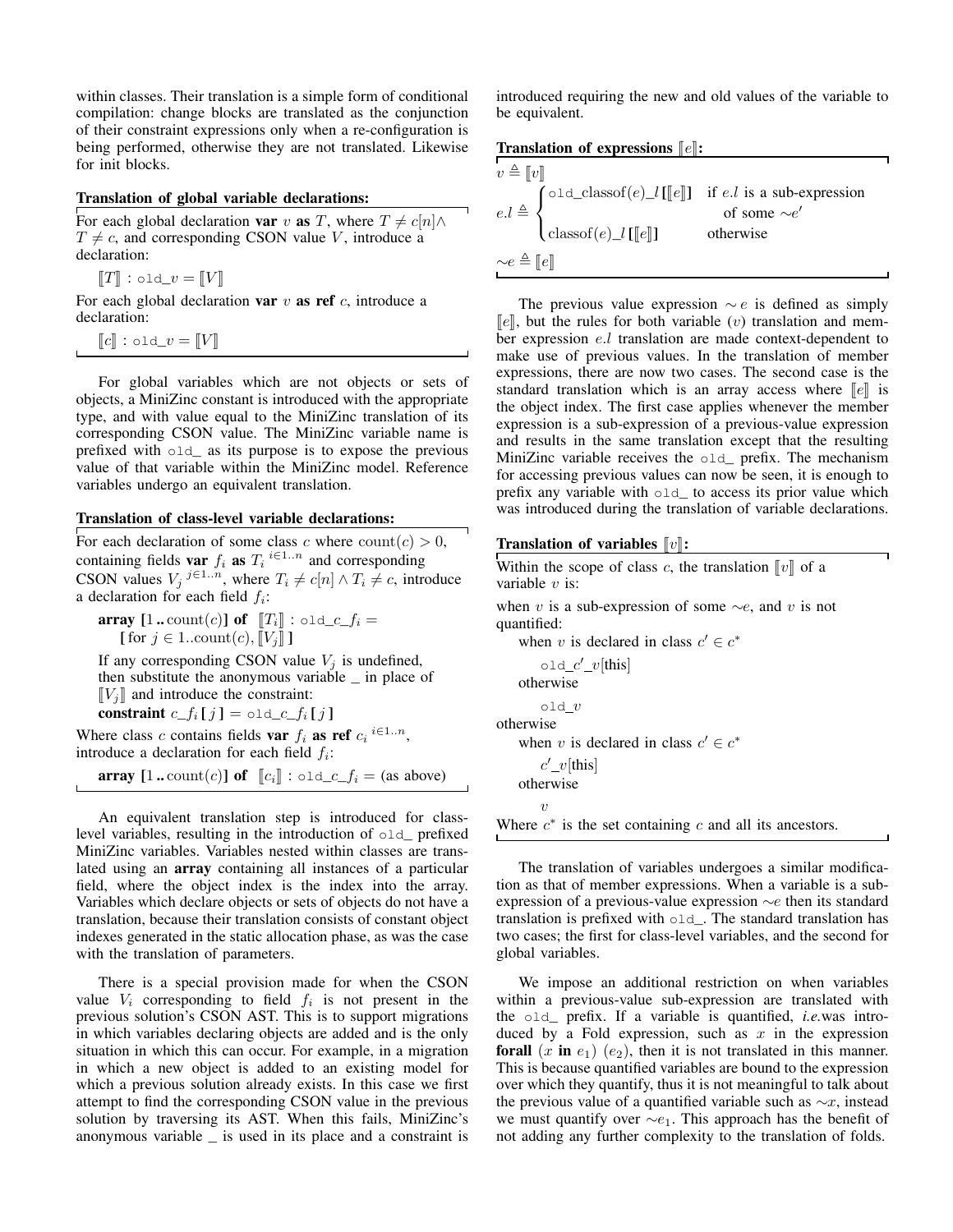<span id="page-5-1"></span>

Fig. 3: Adding Virtual Machines. a) Solve time, with timeout at 10 seconds indicated by the dashed line. Values above timeout are due to time spent parsing FlatZinc. The *automatic* strategy quickly times-out. b) Solver memory usage, with high memory usage for the *automatic* strategy. c) Solution quality, with 250 reassignments for the automatic strategy, and 50 for *none*.

#### VI. EVALUATION

<span id="page-5-0"></span>In order to evaluate our implementation we examine both the quality of solutions and the impact of reconfiguration on performance. We compare three reconfiguration strategies:

| none      | ignores the previous system state             |
|-----------|-----------------------------------------------|
| custom    | uses a model's custom change expressions,     |
|           | to access previous system state               |
| automatic | uses a simple heuristic in place of a model's |
|           | change expressions                            |

The *automatic* heuristic introduces a change constraint for each variable: **maximize bool2int**( $v = \sim v$ ). This allows us to measure the effectiveness of having custom change constraints as a language feature, rather than having them determined by the compiler automatically.

We examine three reconfiguration scenarios, which represent the three modes in which ConfSolve can operate: a migration, a parameterised model, and a migration of a parameterised model.

*Experimental Setup:* The evaluation was performed on a machine with a 2.5GHz Intel Core 2 Quad processor and 8GB of RAM, running Ubuntu 12.04. We used the 64-bit MiniZinc to FlatZinc converter version  $1.6.0$  with the  $-$ no-optimize flag, and the 64-bit Gecode FlatZinc interpreter version 3.7.3.

#### <span id="page-5-2"></span>*A. Migration: Adding Virtual Machines*

We use ConfSolve to generate an assignment of virtual machines to physical machines in an Infrastructure as a Service (IaaS) configuration, and then add more virtual machines as a migration.

Each physical machine is identical, having 8 CPUs and 16GB or memory. Each virtual machine has variables representing its requirements on the physical machine resources. These are declared as follows:

```
class Machine {
 var cpu as int = 16; \frac{1}{8} -core
 var memory as int = 16384; // 16GB
 var disk as int = 2048; // 2TB
}
```
**class** VM { **var** host **as ref** Machine; **var** cpu **as int** =  $1$ ; **var** memory **as int** = 768; **var** disk **as int** = 20; }

The infrastructure consists of two racks of 48 physical machines, onto which we wish to allocate 250 virtual machines:

```
var machines as Machine[48];
var vms as VM[250];
```
A bin-packing constraint on virtual machine placement prevents over-provisioning of host resources, *i.e.*, for each physical machine the sum of required resources must be less than the amount provided by the machine:

```
forall m in machines {
   sum vm in vms where vm.host = m {
     vm.cpu;
   } <= m.cpu
   && sum vm in vms where vm.host = m {
     vm.memory;
     } <= m.memory
   && sum vm in vms where vm.host = m {
     vm.disk;
   \} <= m.disk;};
```
Finally, a reconfiguration constraint, stating that each virtual machine should remain on its previous host:

```
change {
  forall vm in vms { vm.host = ~vm.host; };
}
```
To perform the evaluation, the size of the virtual machine set VM[250] is incrementally increased by editing the model file. The results of scaling this problem up to 500 virtual machines are shown in Figure [3.](#page-5-1) The custom change expressions outperform both the *automatic* and *none* strategies, with regard to both time and memory. The automatic approach quickly reaches the solver timeout of 10 seconds before completing its search, though it is still able to produce sub-optimal results as it progresses.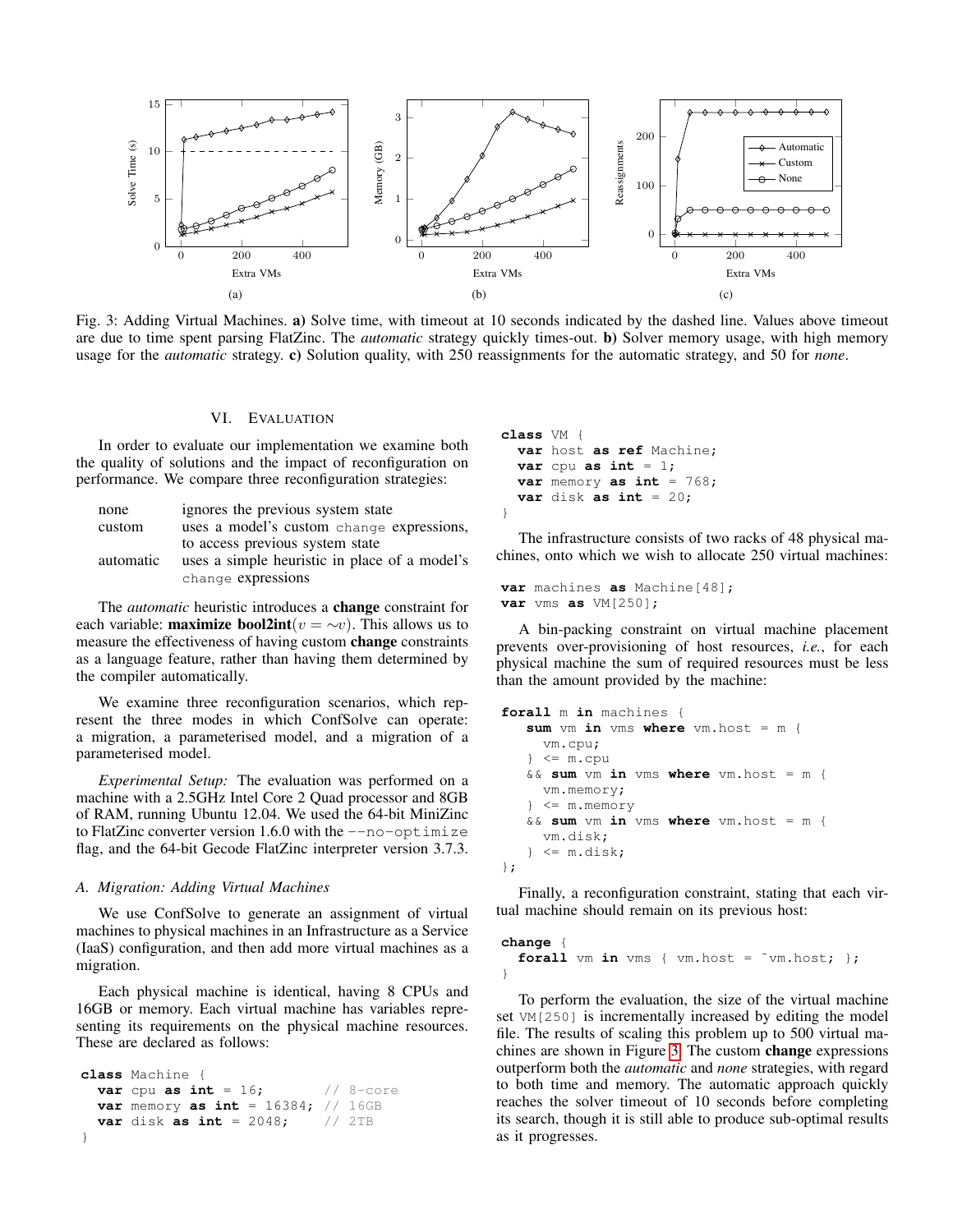The quality of the solutions follows a similar trend, with the custom change expressions performing a perfect reconfiguration with no reassignments of existing machines. The *automatic* strategy quickly tends towards 250 reassignments, the maximum possible. The *none* strategy levels-off at 50 reassignments, which reflects the default behaviour of the Gecode solver.

*Result:* For this use case, the addition of custom change expressions to ConfSolve results in both an increase in time and in particular memory performance of the solver, and successfully prevents unnecessary configuration changes when compared with the *none* and *automatic* strategies.

#### <span id="page-6-0"></span>*B. Parameters: Virtual Server Failure*

We use ConfSolve to generate an assignment of virtual machines to physical machines in an Infrastructure as a Service (IaaS) configuration, and then fail some of the machines via a parameter.

Each physical machine is identical, having 2 CPUs and 2GB or memory. A parameter online indicates whether a machine is online or has failed:

```
class Machine {
 param online as bool;
 var cpu as int = 2;
 var memory as int = 2048;
  var disk as int = 10;
}
```
Each virtual machine is identical and has variables representing its requirements on the physical machine resources:

```
class VM {
  var host as ref Machine;
  var cpu as int = 1;
  var memory as int = 1024;
  var disk as int = 5;
}
```
The infrastructure consists of 200 physical machines, onto which we wish to allocate 200 virtual machines, with a 2:1 ratio this means that the physical machines are at 50% capacity:

```
var machines as Machine[200];
var vms as VM[200];
```
A bin packing constraint identical to that in section [VI-A](#page-5-2) is added to the model, which we do not show here. This ensures that physical machines are not over-provisioned.

Virtual machines are constrained to be hosted only on machines which are online:

```
forall vm in vms {
  vm.host.online = true;
};
```
We wish to distribute the virtual machines across the infrastructure, leaving headroom, rather than packing them tightly on to physical machines. As this is a preference we make use of a soft constraint, to minimise the number of virtual machines with a common host:

```
minimize sum vm1 in vms {
  count (vm2 in vms
         where vm1.host = vn2.host;
};
```
Finally, a reconfiguration constraint, which requires each virtual machine to remain on its previous host as long as that host was previously online and is so currently. The intent of this constraint is the same as for the previous example, the additional complexity comes from the need to take into account machine failure:

```
change {
  forall m in machines
         where m.online && ˜m.online {
    forall vm in vms
           where ˜vm.host = m {
      vm.host = ˜vm.host;
    };
  };
}
```
To perform the evaluation, the sizes of both the set of physical machines and the set of virtual machines are simultaneously increased in size, while maintaining their ratios. An initial configuration is performed, followed by a reconfiguration in which 50% of the machines have their online parameter set to false.

The results of scaling this problem up to 300 virtual machines are shown in Figure [4.](#page-7-0) Custom change expressions narrowly outperform the *automatic* and *none* strategies with regard to time, diverge towards significant improvements with regard to memory from around 150 machines.

The quality of the solutions forms two distinct categories. The custom change expressions perform a perfect reconfiguration, in which only 50% of the virtual machines are reassigned. The *automatic* and *none* strategies both perform the maximum possible number of reassignments, 100%.

*Result:* For this use case, custom change expressions are a valuable addition to ConfSolve, resulting in a minimal reconfiguration, where a maximal one would otherwise have occurred.

#### *C. Migration with Parameters: Cloudbursting*

This evaluation combines a migration with parameter changes, in order to show that both can occur simultaneously. We model a scenario known as *cloudbursting* in which excess load from an enterprise datacenter may be run on the cloud.

We create an abstract class to represent a host, which may be either a physical machine with 4 CPUs and 4GB of RAM, or a cloud, which has no fixed resources. Physical machines have an online parameter:

```
abstract class Host {}
class Machine extends Host {
  param online as bool;
  var cpu as int = 4;
  var memory as int = 4096;
}
class Cloud extends Host {}
```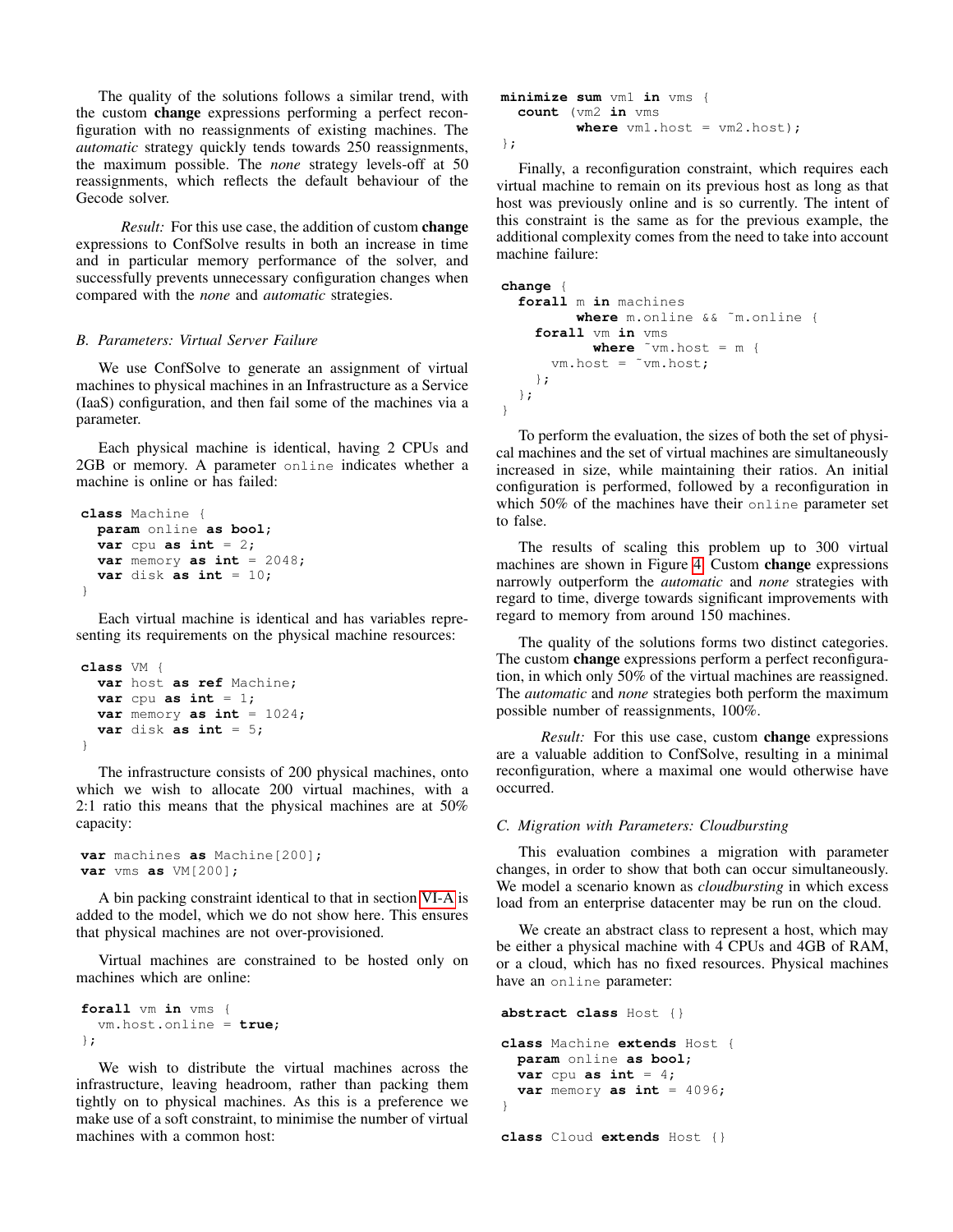<span id="page-7-0"></span>

Fig. 4: Virtual Server Failure. a) Solve time, showing a marginal advantage to the *custom* strategy. b) Solver memory usage, with a significant advantage to the *custom* strategy. c) Solution quality, showing *custom* achieving 50% reassignments, the minimum possible.

Services are tasks which can be placed on hosts, and have requirements on the amount of CPU and memory required to run them:

```
abstract class Service {
 var host as ref Host;
 var cpu as int;
 var memory as int;
}
```
We define three specific types of task: web, worker, and database, with differing CPU and memory requirements:

```
class Web extends Service {
  cpu = 2; memory = 2048; }
class Worker extends Service {
  cpu = 2; memory = 2048; }
class Database extends Service {
  cpu = 4; memory = 4096; }
```
The infrastructure consists of 300 physical machines within the enterprise, and a single cloud provider:

```
var enterprise as Machine[300];
var cloud as Cloud;
```
We create web, worker, and database services in the ratio  $2:2:1.$ 

```
var webs as Web[200];
var workers as Worker[200];
var databases as Database[100];
```
So that we may more easily quantify over all services, a set of service references is created, which the solver will automatically resolve to the declarations above:

```
var services as ref Service[500];
```
A bin-packing constraint for the services hosted in the enterprise should be familiar from the previous examples:

```
forall m in enterprise {
  sum s in services where s.host = m {
    s.cpu;
  } <= m.cpu
```

```
&&
 sum s in services where s.host = m {
    s.memory;
  } <= m.memory;
};
```
We do not wish to host services in the cloud if there is available capacity within the enterprise. The constraint below states that if the number of services hosted in the cloud is greater than zero, then the number of services hosted in the enterprise is equal to the number of enterprise machines which are online. The -> operator represents logical implication:

```
count (s in services
       where s.host = cloud) > 0 ->
  count (s in services
         where s.host in enterprise) =
           count (m in enterprise
                  where m.online);
```
We constrain services to be placed only on machines which are online:

```
forall s in services {
  s.host.online = true;
};
```
Finally, there is a reconfiguration constraint, similar to that from section [VI-B,](#page-6-0) except that machines is substituted for enterprise and vms for services. This requires each service to remain on its previous host as long as that host was previously online and is so currently. The constraint applies only to machines within the enterprise, not the cloud.

To perform the evaluation, an initial configuration is performed, after which the number of Worker services is doubled by manually editing the model, as a migration. Additionally, 50% of the machines have their online parameter set to false.

The results of scaling the problem up to 300 machines are shown in Figure [5.](#page-9-8) With regard to time, custom change expressions narrowly outperform the *none* strategy, while the *automatic* strategy tends rapidly towards a solver timeout at 60 seconds. In terms of memory performance, custom change expressions significantly outperform both of the other strategies, showing much better scaling.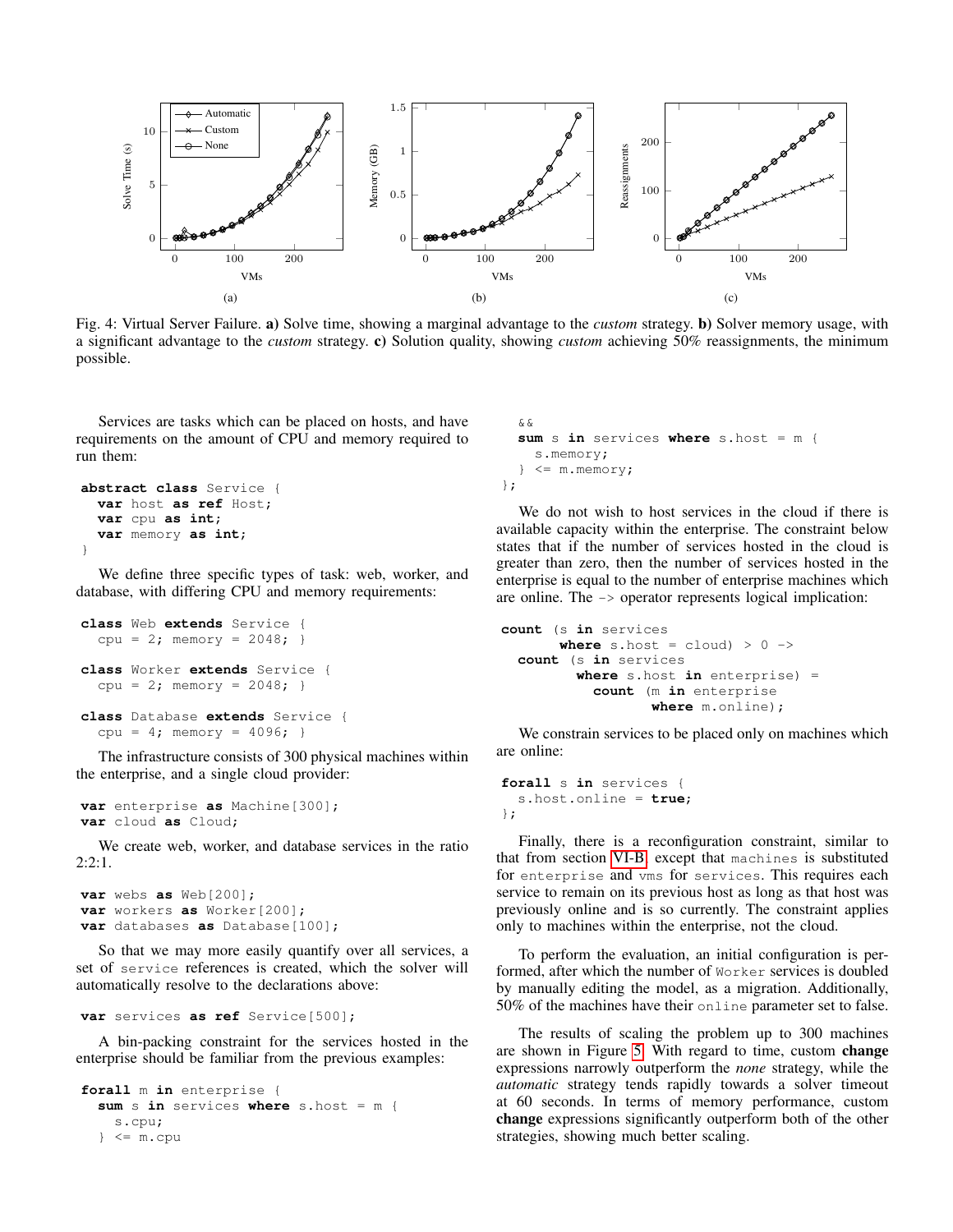The quality of the solutions follow a new pattern. Both the *custom* and *automatic* strategies achieve a perfect reconfiguration, in which only 50% of the services are reassigned. Though the automatic strategy yields worse results after it starts to time-out at 250 machines. The *none* strategy remains poor, performing the maximum number of reassignments, 100%.

*Result:* For this use case, custom **change** expressions show their value in terms of performance, even though the *automatic* strategy is able to provide results of the same quality. In practice, this problem is most likely to be memory-bound, thus the *custom* strategy offers desirable benefits.

#### VII. RELATED WORK

#### *A. Reconfiguration*

Engage [\[9\]](#page-9-9) is a prototype deployment system which makes use of the MiniSat SAT solver to solve dependency constraints between components. It has a small, formalised type system with component subtyping. It does not include algebraic constraints.

The 2011 Google/ROADEF challenge [\[10\]](#page-9-10) covered a machine reassignment task at large-scale. It was won by a customcoded local search algorithm, which was able to find highquality solutions within five minutes.

The bin-repacking scheduling problem was studied in [\[11\]](#page-9-11) and the results applied to the virtual machine manager Entropy. A custom CSP model of the problem was built, and incorporated into Entropy via an open-source CSP solver, which performed well.

In [\[12\]](#page-9-12), the Prolog-based DALI multi-agent system is combined with Lira, a network-based reconfiguration system. The combined system allows global reconfigurations to be performed dynamically through the cooperation of the agents. Reconfiguration tasks are encoded as a set of action rules with preconditions. This differs significantly from the declarative approach taken by ConfSolve, in which only the goal state, and not the steps taken to achieve it, are of concern.

Dynamic Software Updating (DSU) [\[13\]](#page-9-13), in which C programs are updated at runtime, are of relevance to ConfSolve. This is due to DSU's ability to infer a patch based on changes to a source file, in a manner similar to the Unix diff utility. Some changes ultimately require manual intervention, but the approach taken to automating this process may be applicable to ConfSolve's migrations.

Planit [\[14\]](#page-9-14) combines a simple system configuration tool with the LPG planner to perform reconfiguration tasks. It has a built-in model of machines and components which may run upon them. Reconfiguration is performed after component failure by incorporating the non-failed components into the goal state used by the planner, and updating the initial state to match the system. This means that reconfigurations which would require moving a non-failed component are not possible.

The SmartFrog and LCFG configurations tools were combined in [\[15\]](#page-9-15) to create a prototype tool capable of exploiting SmartFrog's component-based peer-to-peer orchestration with LCFG's low-level system configuring abilities. Although the system is able to respond to change, its logic to do so is custom-coded in Java for each component.

In [\[16\]](#page-9-16) a graph-based language for reconfiguring of software architectures is proposed. Reconfigurations are treated as operations on graphs, namely additions and removal of components and connections. The language is procedural, with scripts specifying a series of actions on components, with preconditions.

# *B. Configuration*

Declarative configuration tools such as CFEngine [\[1\]](#page-9-0) have not traditionally included constraints. Early experimenters with constraints adopted Prolog for this purpose [\[17\]](#page-9-17), followed [\[18\]](#page-9-18), and more recently Yin [\[19\]](#page-9-19).

The Alloy Analyzer [\[20\]](#page-9-20) is a SAT-based modelling system which shares some commonality with ConfSolve: both provide an object-oriented specification language with logical constraints, and both require the user to specify an upper-bound on the number of objects in the search space. However, Alloy's generality goes beyond that of ConfSolve as a system for model-checking stateful systems. It is unsuitable as a backend for ConfSolve, in place of MiniZinc, because of its lack of optimisation constraints.

A key influence on ConfSolve was Cauldron [\[5\]](#page-9-4), an objectoriented configuration language based on the CIM [\[21\]](#page-9-21) model of classes, object references, and arrays. Solutions are generated using the VeriFun theorem prover, which itself relies on a SAT solver. Unlike ConfSolve, the Cauldron language is not rigorously defined, whether or not its search is complete is unclear, and its translation to SAT is not disclosed. Furthermore, its prototype implementation does not scale well to problems beyond tens of machines, as we discovered in [\[4\]](#page-9-3).

We defined the ConfSolve language in [\[4\]](#page-9-3), and evaluated its performance against a virtual infrastructure management problem. An executable semantics in the form of a formalised translation to MiniZinc is given. This initial version of ConfSolve, like its predecessors, performed one-off configuration tasks only.

#### VIII. CONCLUSION AND FUTURE WORK

Reconfiguration is an important part of the configuration process, and incorporating it into a constraint-based generative configuration system is non-trivial. We have proposed new features for configuration languages to better achieve this, and shown that state can be incorporated in a declarative manner compatible with existing tools.

Our reconfiguration primitives are compatible with existing object-oriented configuration languages which feature logical constraints. By describing our primitives using MiniZinc we provide an executable semantics which can scale to non-trivial problem sizes using an off-the-shelf CSP solver. Our evaluation shows that common virtual machine reconfigurations perform better with our reconfiguration primitives than without.

Future work in this area could take advantage of the different performance profiles of different solvers, or attempt to produce optimised MiniZinc constraints. There is scope for expanding support for automated migrations, and identifying when an inferred source change can be safely applied to a new model.